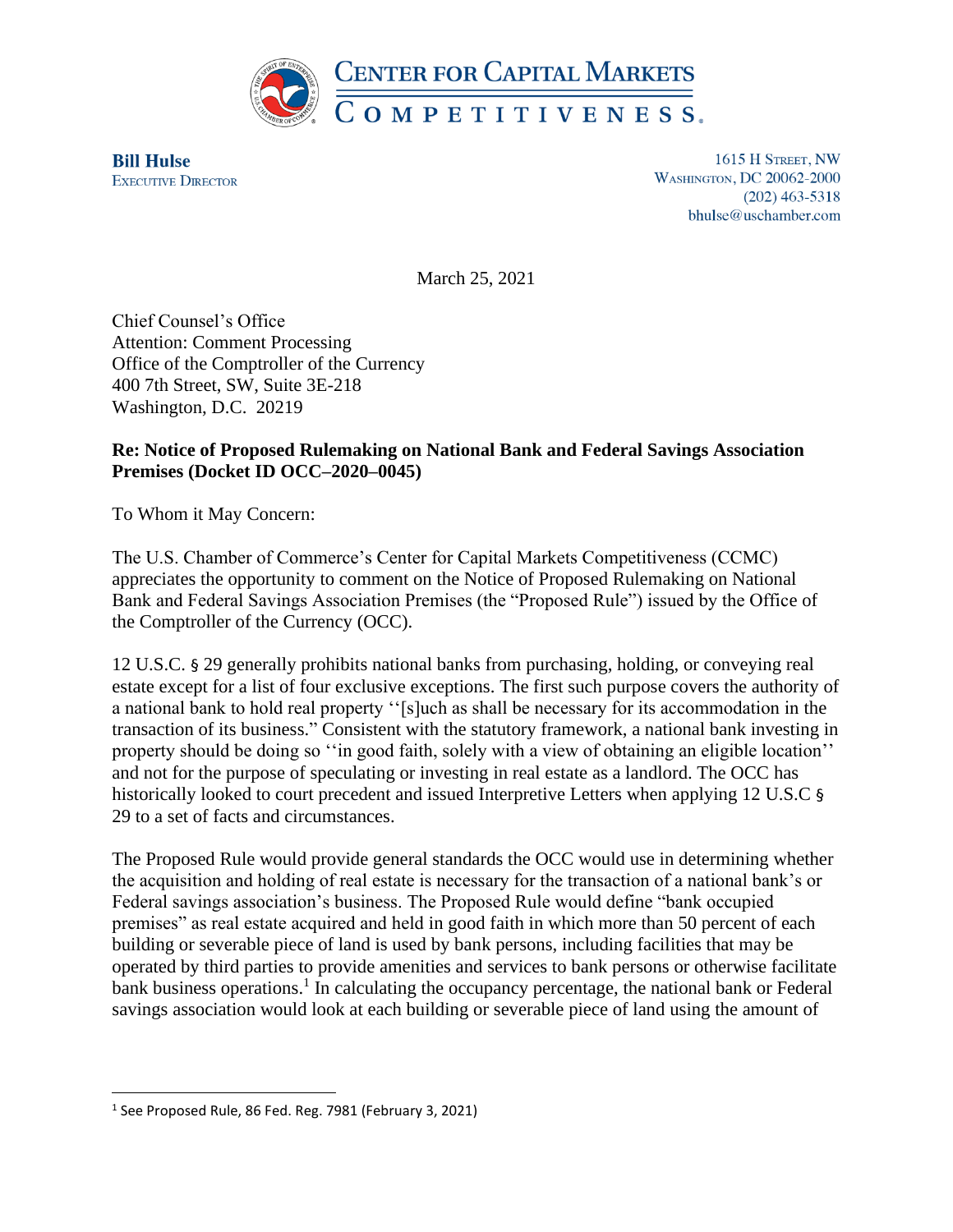space that is used by or for bank persons as the numerator and the overall space of the building or severable piece of land as the denominator.<sup>2</sup>

The OCC explains the genesis of the Proposed Rule is part of its periodic review of regulations to "eliminate outdated or otherwise unnecessary regulatory provisions and, where possible, to clarify or revise requirements imposed on national banks and Federal savings associations."<sup>3</sup> This statement is accompanied by discussion about a lack of legal clarity in applying OCC Interpretive Letters and precedent; changes in banking industry, including the use of commercial real estate, that have not kept up with premises precedent; and even questions about permanent changes in the use of bank premises that may result from disruption in workforce location due to COVID-19.

The Chamber always appreciates Agencies taking action to ensure that regulations are updated to reflect a modernizing economy, including our banking system. In this case, however, such updates do not appear necessary for the OCC to fulfil its supervisory responsibilities or for banks to have the requisite regulatory clarity for the use of bank premises. Furthermore, as the Proposed Rule notes, significant change in the banking industry may be underway. It is difficult to square the OCC's rationale for the Proposed Rule with the rigid, "bright line" requirements set forth in the Proposed Rule.

### **The U.S. Chamber of Commerce is concerned about the Proposed Rule and requests the OCC not finalize it for the following reasons:**

- **I. Updates are Not Necessary or Justified at This Time**
- **II. Proposed Rule Would Severely Complicate Real Estate Transactions and Holdings**
- **III. Future Use of Bank Premises is Highly Uncertain Due to COVID-19**

**\*\*\*\*\*\*\*\***

# **I. Updates are Not Necessary or Justified at This Time**

It is unclear what issues the OCC is seeking to address via the Proposed Rule. The discussion in the Proposed Rule suggests challenges with applying historical precedent in the applicability of 12 U.S.C. § 29 to the modern operation of banks, but fails to adequately explain what those challenges are and why a new framework is justified.

The OCC cites a "lack of legal clarity" but neglects to cite specific examples where the existing framework, including Interpretive Letters, is insufficient. The Proposed Rule merits further discussion on where the existing framework inhibits the OCC from fulfilling its obligations under 12 U.S.C. § 29 and/or how a prescriptive, inflexible rule adopted in the midst of a pandemic advances the safety and soundness of banks and savings associations.

<sup>&</sup>lt;sup>2</sup> Ibid

<sup>3</sup> See Proposed Rule, 86 Fed. Reg. 7979 (February 3, 2021)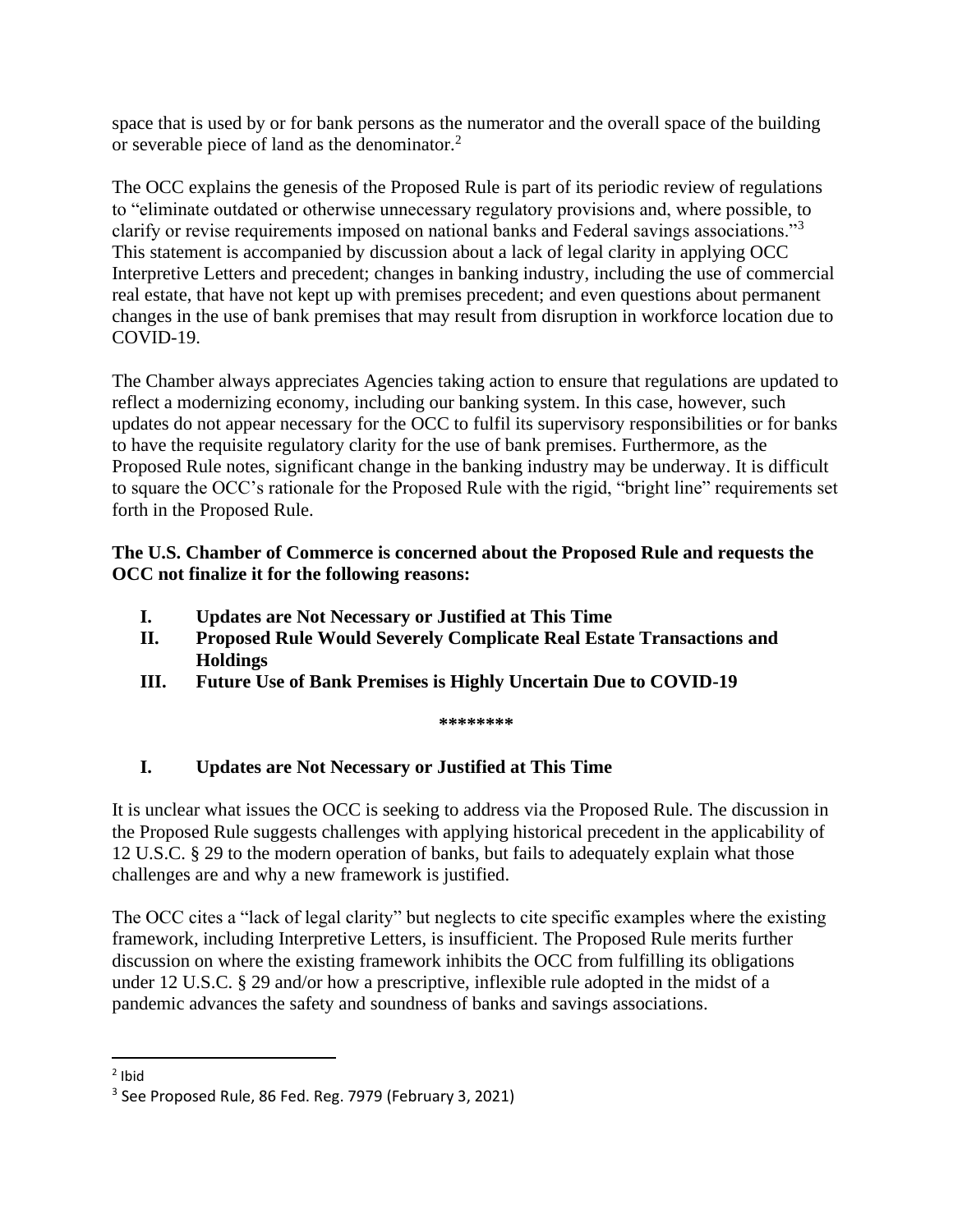The Chamber appreciates the OCC's efforts to provide regulatory clarity through a "bright line" approach but believes it could cause more harm than good in these circumstances. A bright line could, in theory, provide more regulatory certainty and avoid any need to apply OCC Interpretive Letters and court precedent to novel circumstances. However, it also creates new challenges given the unique nature of real estate and the variety of premises needs across banking organizations.

The Proposed Rule requests comment on the appropriate threshold for the bright line requirement using a relatively large range – 25% to 75% -- suggesting that imposing such a threshold requires substantially more analysis. In fact, the Proposed Rule neglects to explain how it determined 50 percent as an appropriate threshold, or why this is even an appropriate threshold for centering discussion. Existing OCC Interpretive Letters have permitted a range of minimum bank percentage occupancy, and at times have allowed banks to occupy 22 percent, or as little as 11 percent of the total space in a complex, permitting the bank to lease up to 78 percent, or as much as 89 percent, while still remaining within the purposes of 12 U.S.C. § 29.<sup>4</sup>

The OCC should not adopt a bright line requirement and should continue to operate under the flexible framework currently in use. As necessary, the OCC could consider updating Interpretive Letters to address the questions raised by banks to achieve its objective of "clarifying" requirements. There are undoubtedly changes happening in the banking industry and every bank has different circumstances that influence its use of real estate – updated Interpretive Letters, instead of a rigid bright line, have proven to be a suitable approach.

# **II. Proposed Rule Would Severely Complicate Real Estate Holdings Transactions and Holdings**

The Proposed Rule appears to overlook the complexity of complying with a rigid formula for determining if 50 percent of a bank's premises are being used for permissible purposes. This calculation would likely be a difficult compliance exercise. It could also be fundamentally difficult to adhere to depending on the specific circumstances of a bank and the market in which it operates.

The Proposed Rule would require banks to determine if 50 percent of each building or severable piece of land is used by bank persons. This will require banks to determine if they "use" 50 percent of their real estate. This "use" would, helpfully, include facilities operated by third parties that provides amenities and services to bank persons. However, there are numerous questions about mixed-use areas such as bank lobbies, for example. Furthermore, changes to the "use" of premises overtime would require reassessment.

A rigid bright line fundamentally overlooks the fact that banks have different business models and operate in different markets. Banks that have large headquarters in Manhattan, NY have fewer options than banks that headquarter with less population-dense areas of the Midwest, for example. A bank that has a business rationale for having its headquarters in Manhattan, or even a specific block in the City, will have fewer options for acquiring real estate. Similarly, banks with

<sup>&</sup>lt;sup>4</sup> See OCC Interpretive Letter No. 1034, available a[t https://www.occ.gov/topics/charters-and](https://www.occ.gov/topics/charters-and-licensing/interpretations-and-actions/2005/int1034.pdf)[licensing/interpretations-and-actions/2005/int1034.pdf](https://www.occ.gov/topics/charters-and-licensing/interpretations-and-actions/2005/int1034.pdf)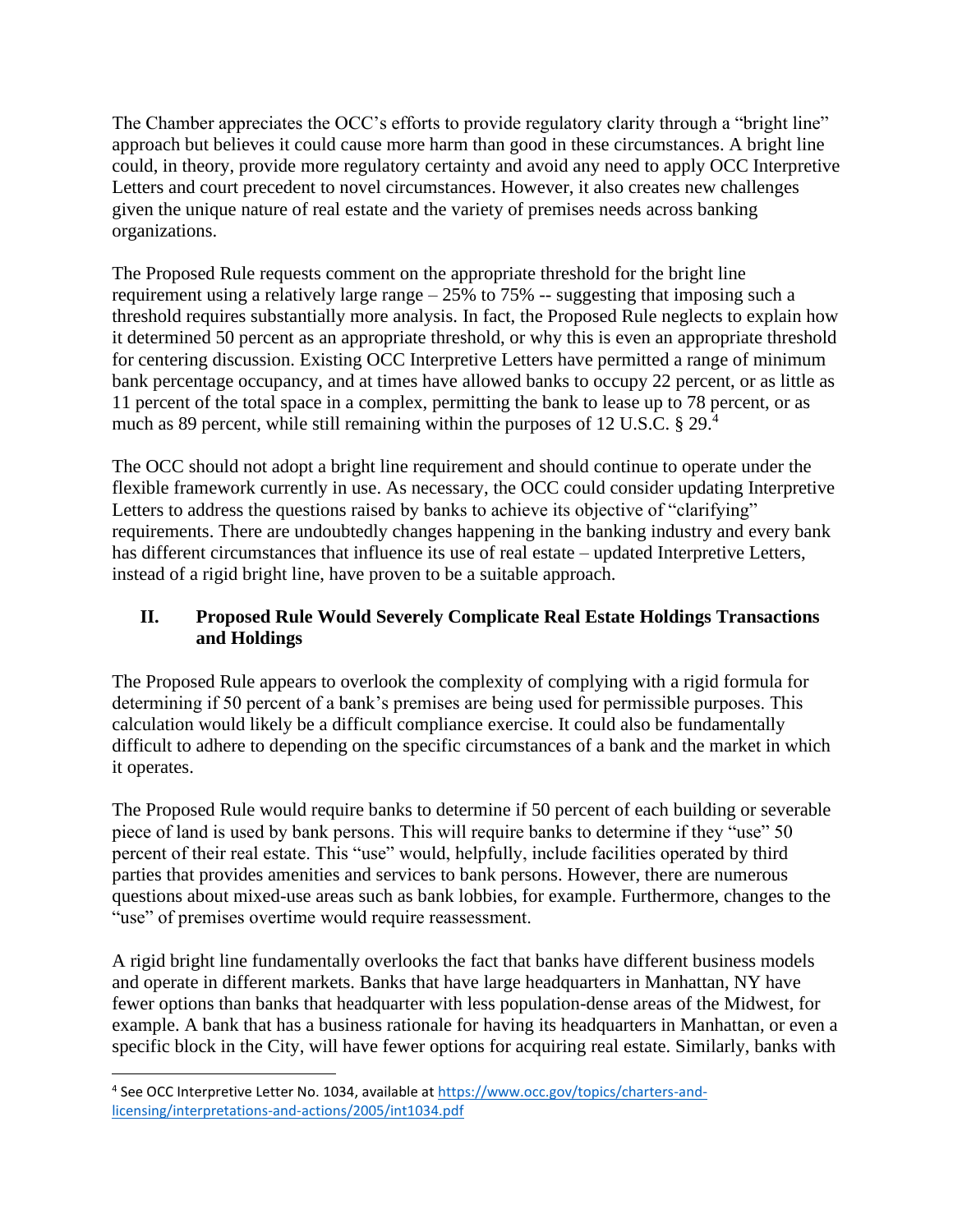a large branch network will face different challenges, especially when attempting to acquire real estate in less developed markets. Finally, every market is subject to different zoning restrictions that could limit the type and location of real estate a bank may be able to acquire.

The existing framework of court precedent and OCC Interpretive Letters is flexible and wellsuited to meet the changes of the modern banking industry. Moreover, compliance with the Proposed Rule could substantially increase real estate costs for banks. If the regulation reduces the supply of eligible properties the laws of supply and demand dictate that banks will likely be subject to higher real estate costs that are unrelated to "speculative investment." This could be especially acute when attempting to acquire property in desirable geographies that have few locations able to accommodate their needs.

# **III. Future Use of Bank Premises is Highly Uncertain Due to COVID-19**

The future use of bank premises is highly uncertain due to the ongoing COVID-19 crisis and banks remain focused on meeting the difficult challenges faced by the communities they serve. The OCC has rightfully acknowledged the historic difficulties that confront banks and has provided helpful regulatory and supervisory measures to accommodate their needs. The OCC should continue to focus on the COVID-19 crisis instead of promulgating a regulation that, in part, ostensibly attempts to predict the future uses of bank premises.

The OCC should continue to focus its resources on addressing challenges associated with the COVID-19 pandemic. Banks and federal savings associations are still facing unique and unexpected challenges as a result of the pandemic and require support from the OCC and other regulators on a host of timely issues unrelated to the Proposed Rule. The OCC should provide continued flexibility to banks and federal savings associations to meet the needs of their customers, communities, and employees instead of imposing a new perspective regulation requiring, among other things, an assessment of existing commercial real estate holdings and plans for growth.

The Proposed Rule rightly points out that "with the development of robust teleconferencing and the arrival of the COVID–19 pandemic, many companies are moving towards offsite, shared, or virtual workspaces."<sup>5</sup> However, it fails to explain how much uncertainty currently exists regarding "the future of work" and the unique circumstances of companies based on their business model, location, workforce, and other criteria.

Before COVID-19, remote work was becoming more common, but the pandemic may have accelerated certain trends. According to data from the Bureau of Labor Statistics, the number of employees who telecommuted increased by 115% between 2005 and 2015.<sup>6</sup> And, according to Gallup, 43% of Americans worked from home occasionally in 2017, up from 39% in 2012.<sup>7</sup> There is also growing evidence to the contrary which must be considered.

<sup>5</sup> See Proposed Rule, 86 Fed. Reg. 7981 (February 3, 2021)

<sup>6</sup> Abrams, Z. (2019, October 1). The Future of Remote Work. Retrieved from <https://www.apa.org/monitor/2019/10/cover-remote-work>

 $7$  Mann, A., & amp; Adkins, A. (2017, March 15). America's Coming Workplace: Home Alone. Retrieved from <https://news.gallup.com/businessjournal/206033/america-coming-workplace-home-alone.aspx>